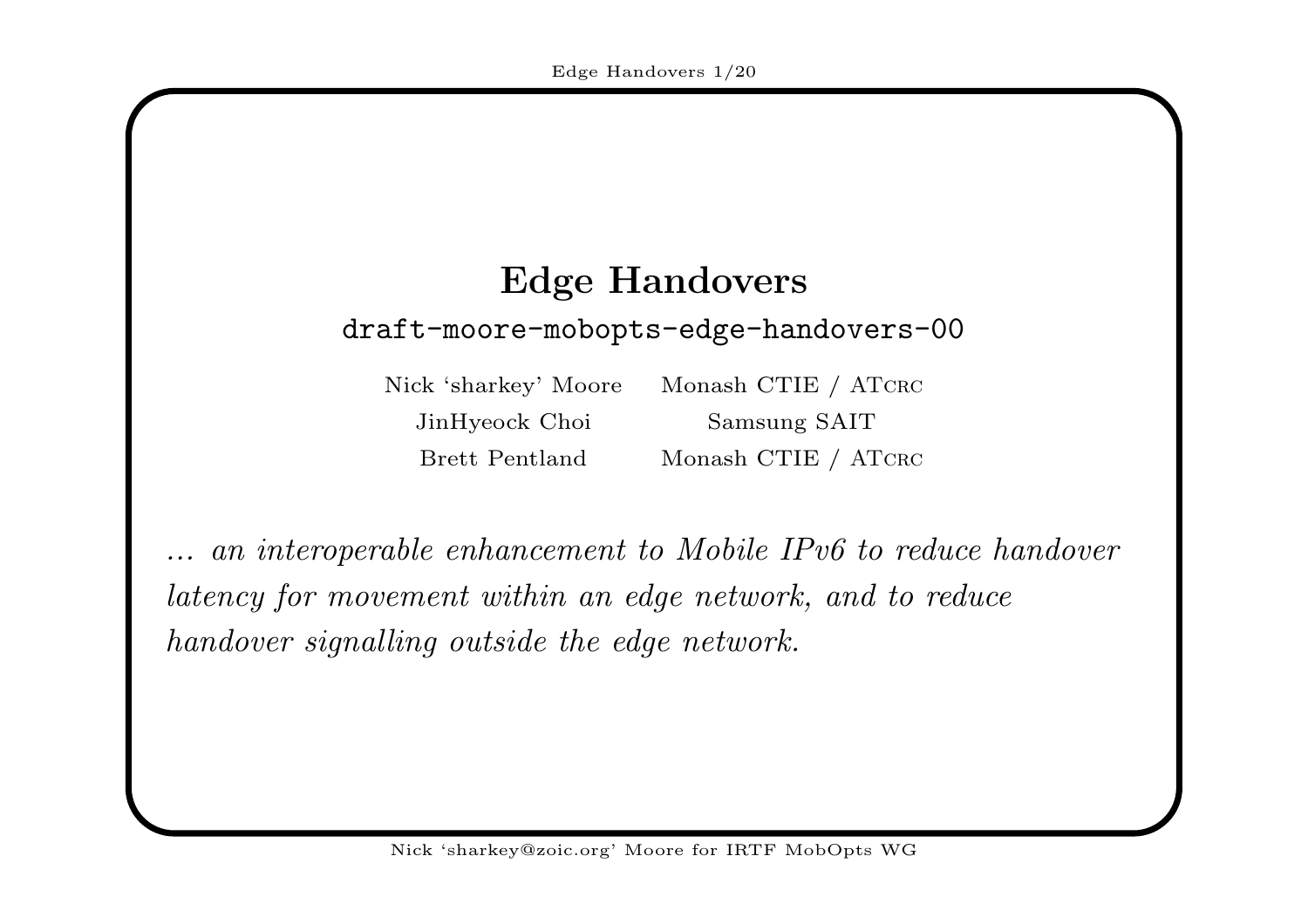#### How this fits in: Four Delays

| Movement Detection Delay $\rightsquigarrow$ | DNA WG |
|---------------------------------------------|--------|
|---------------------------------------------|--------|

- Router Advertisement Delay  $\rightsquigarrow$  Fast RA; FRD
- $Address$  Configuration Delay  $\leadsto$  Optimistic DAD

Binding Update  $RTT \rightarrow$  HMIPv6; Edge Handovers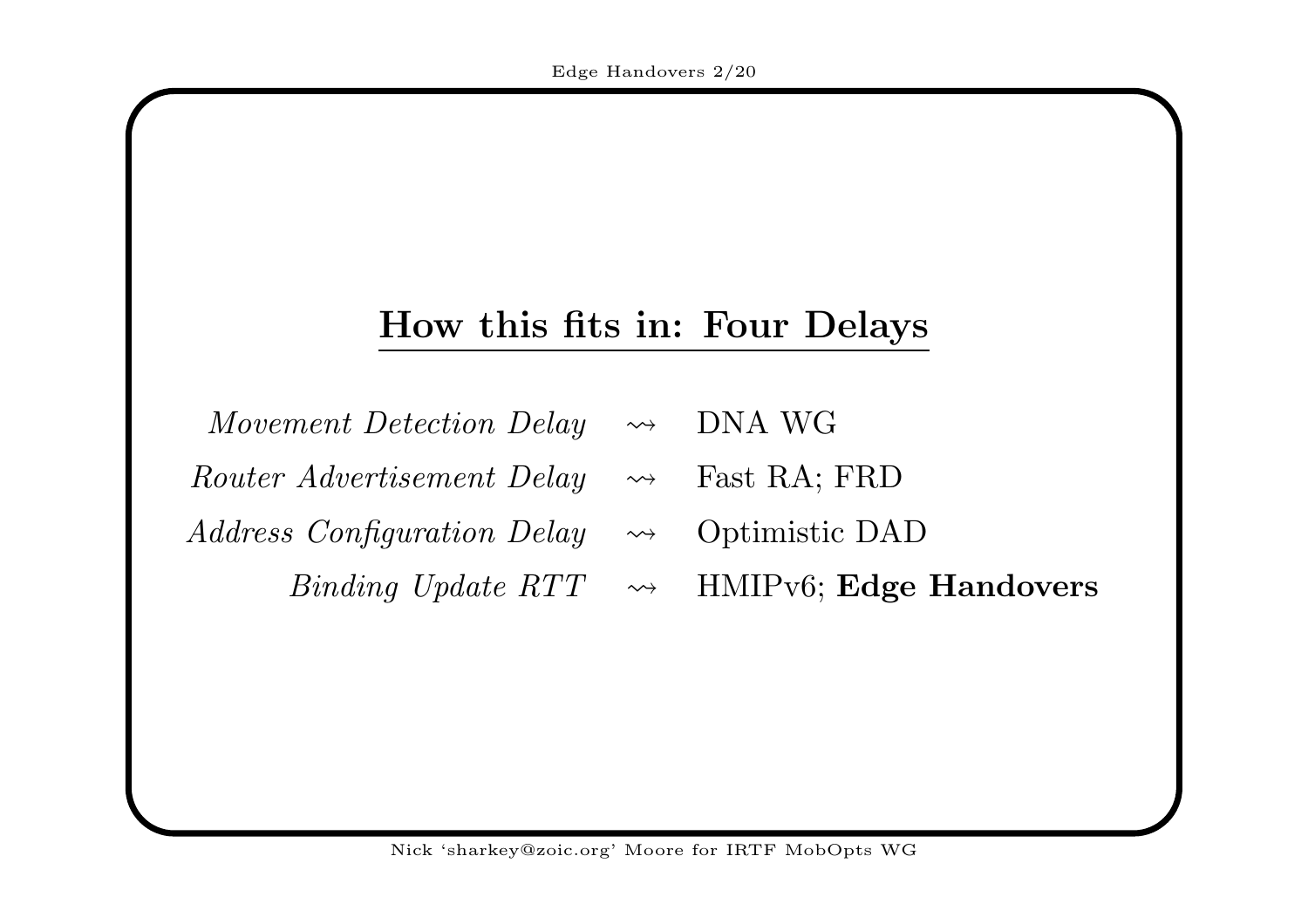# Edge Networks

We're making some assumptions about the characteristics of the Edge Network compared to the Internet:

- High bandwidth
- Low latency
- Low Cost

Edge Handovers trades spends Edge Network resources to save Internet resources.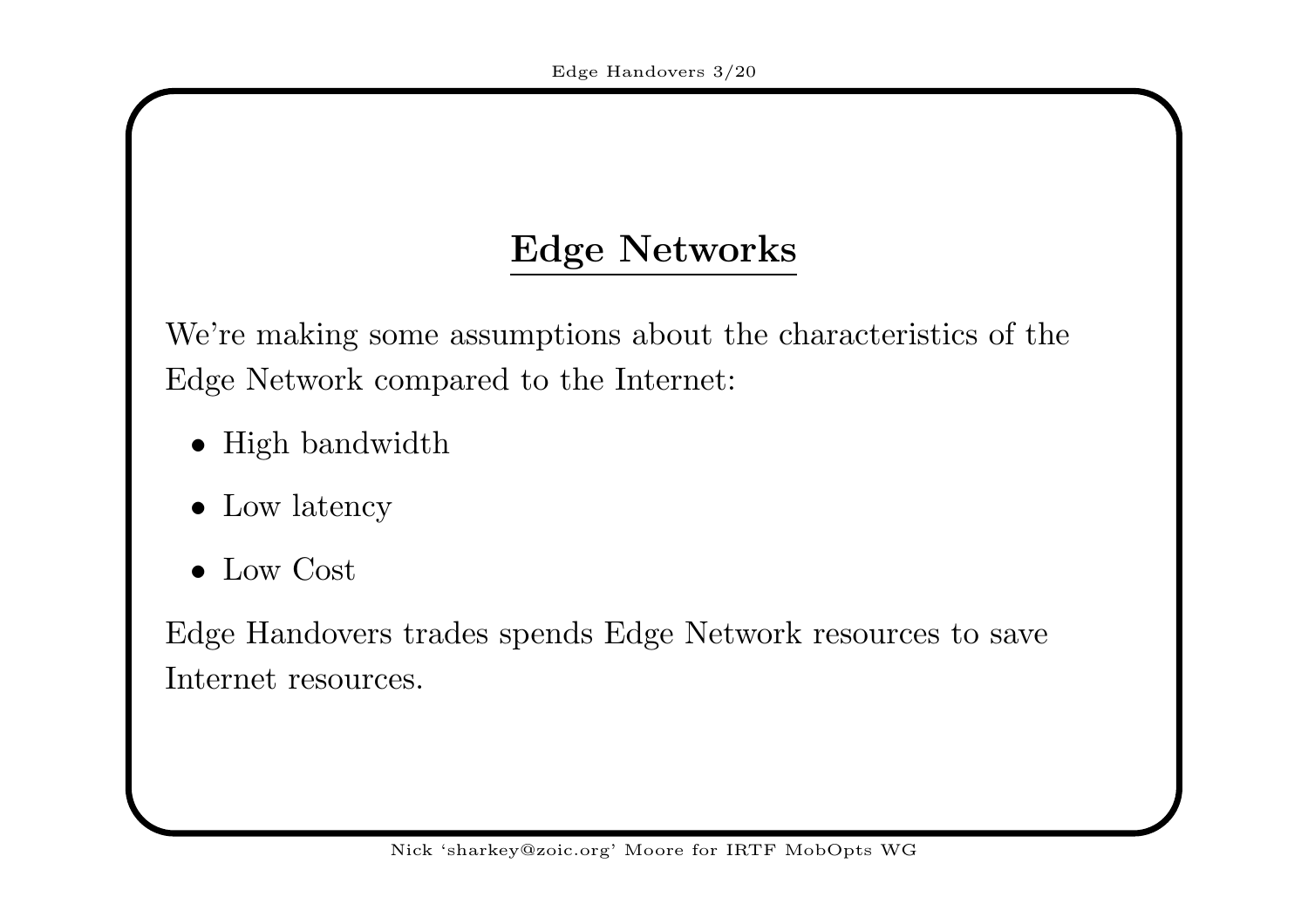# $\rm HMIPv6$



- draft-ietf-mipshop-hmipv6-00
- *Mobility Anchor Point* (MAP) between HA and MN.
- Signalling to HA only required when MN leaves coverage area of its MAP.
- Establishes *Bindings* from a *Regional Care-of*  $Address \ (\text{RCoA}) \ \text{to a } \ Local \ Care\text{-}of \ Address$ (LCoA).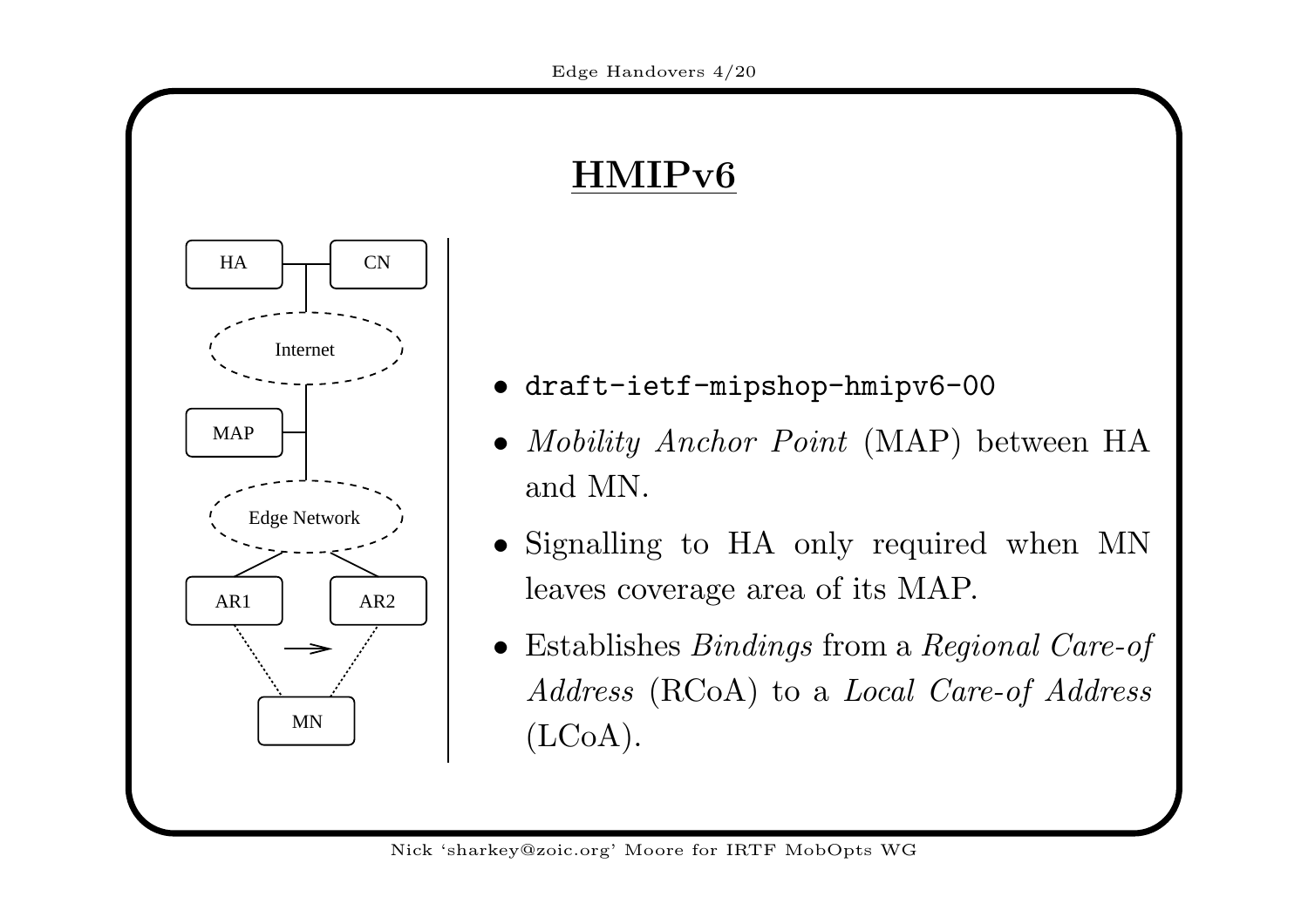# HMIPv6 at the Edge

HA

AR1

MAP1

CN

AR2

MAP2

MN

Internet

Edge Network

- Trend is towards <sup>a</sup> 'stupid network' with all the intelligence at the edge.
- Migrate MAPs down to access routers.
- $\bullet$ • Described in section 10.2 of the HMIPv6 draft.
- Degenerate case of HMIP?
	- $\diamond$  1-hop tunnels
	- $\diamond$  RCoA and LCoA
- To be useful, improved MAP-to-MAP handovers are needed.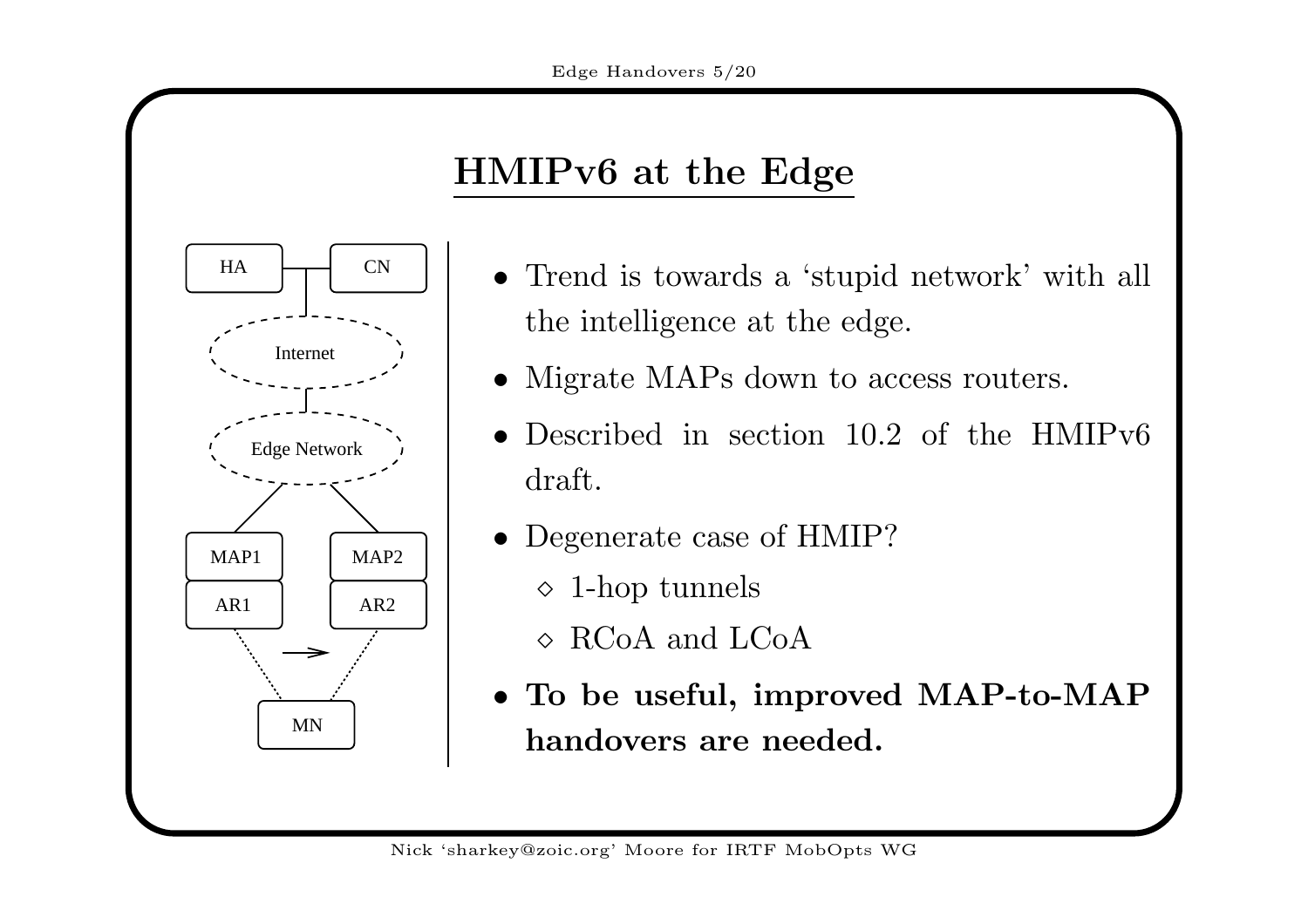# Forwarding

One very simple thing we can do to improve handovers is to forward traffic bound for the old address to the new address instead:

 $\texttt{MN: LBU(ORCoA, NLCoA)} \ \to \ \texttt{OAR}$ 

- Described in section 8 of the HMIPv6 draft.
- We've extended this behaviour.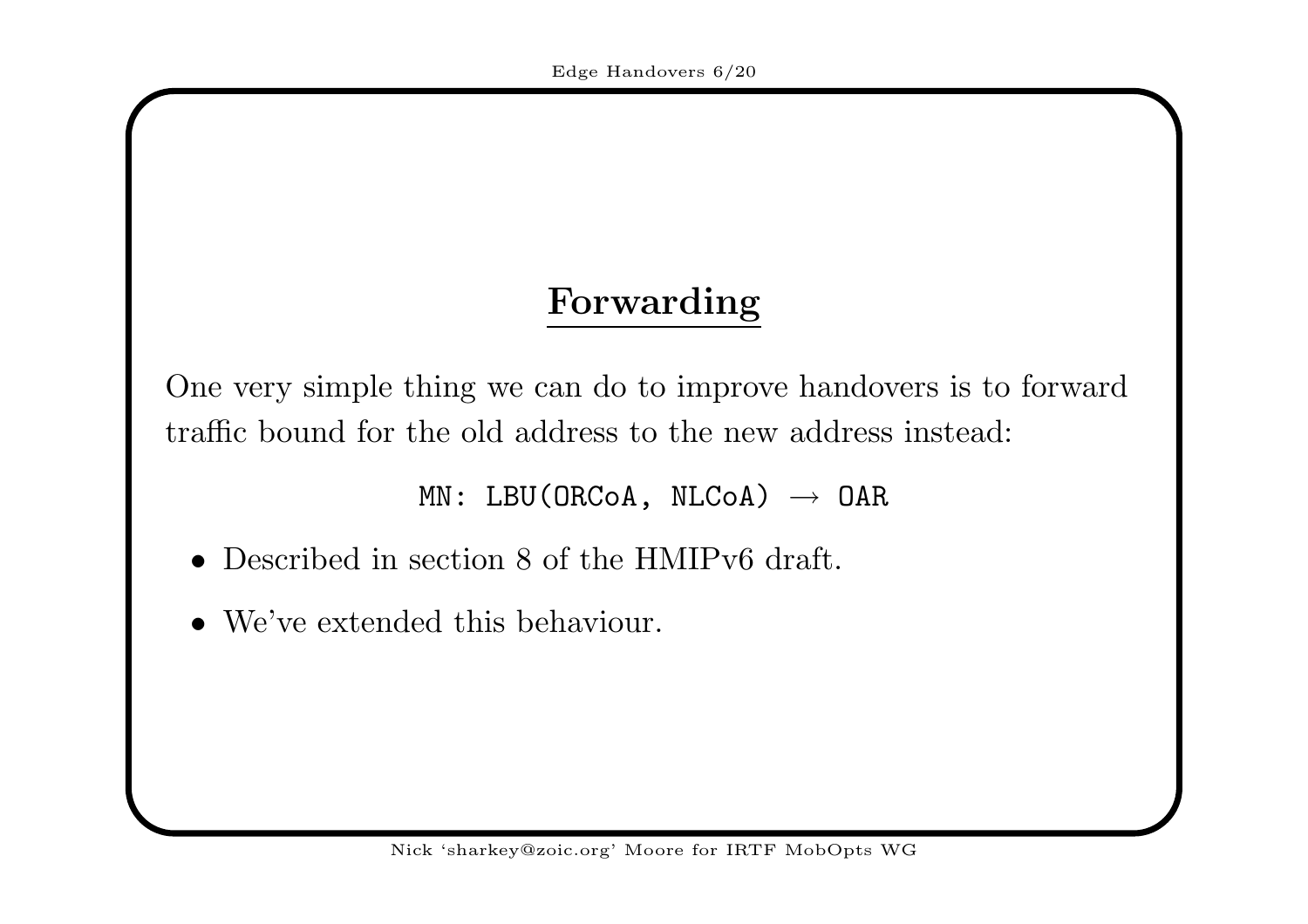# Buffering

If we don't know where we're going, request the old MAP/AR to buffer traffic for us by sending an update to 'nowhere'.

 $\texttt{MN: LBU(ORCoA, \ ::)} \quad \mathbin{\rightarrow} \texttt{OAR}$ 

This could easily be introduced into HMIPv6, too.

Precedent:

- Suggested to us by Richard Nelson (Waikato)
- draft-krishnamurthi-mobileip-buffer6-01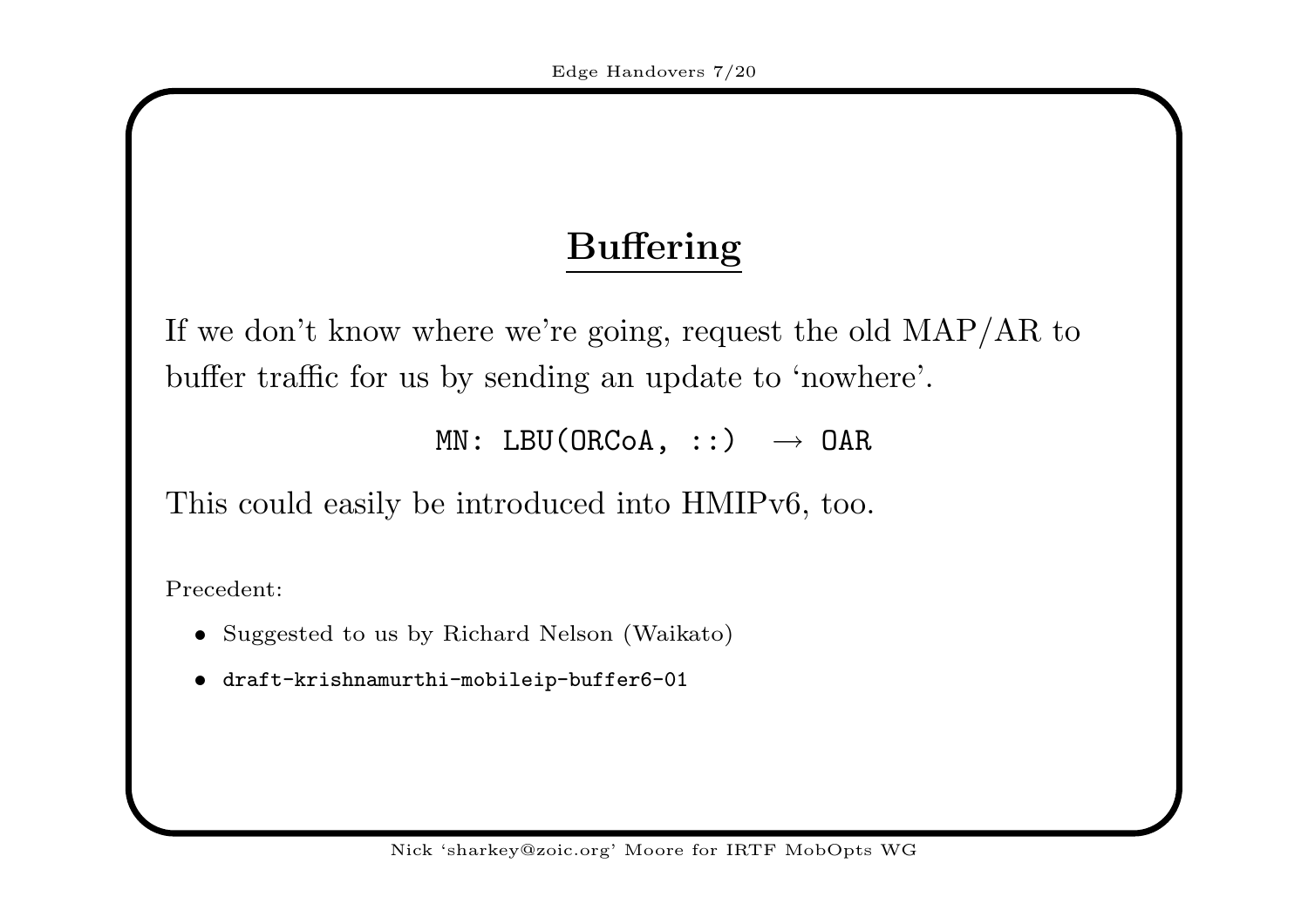### $\bf MAP\text{-}to\text{-}MAP\text{-}to\text{-}MAP$  handovers

The *Bound Regional Care-of Address* (BRCoA) is the RCoA for which you most recently received <sup>a</sup> BAck from your HA.

The *Bound Access Router* (BAR) is the AR which provided you with the BRCoA. It is the AR which is acting as your MAP.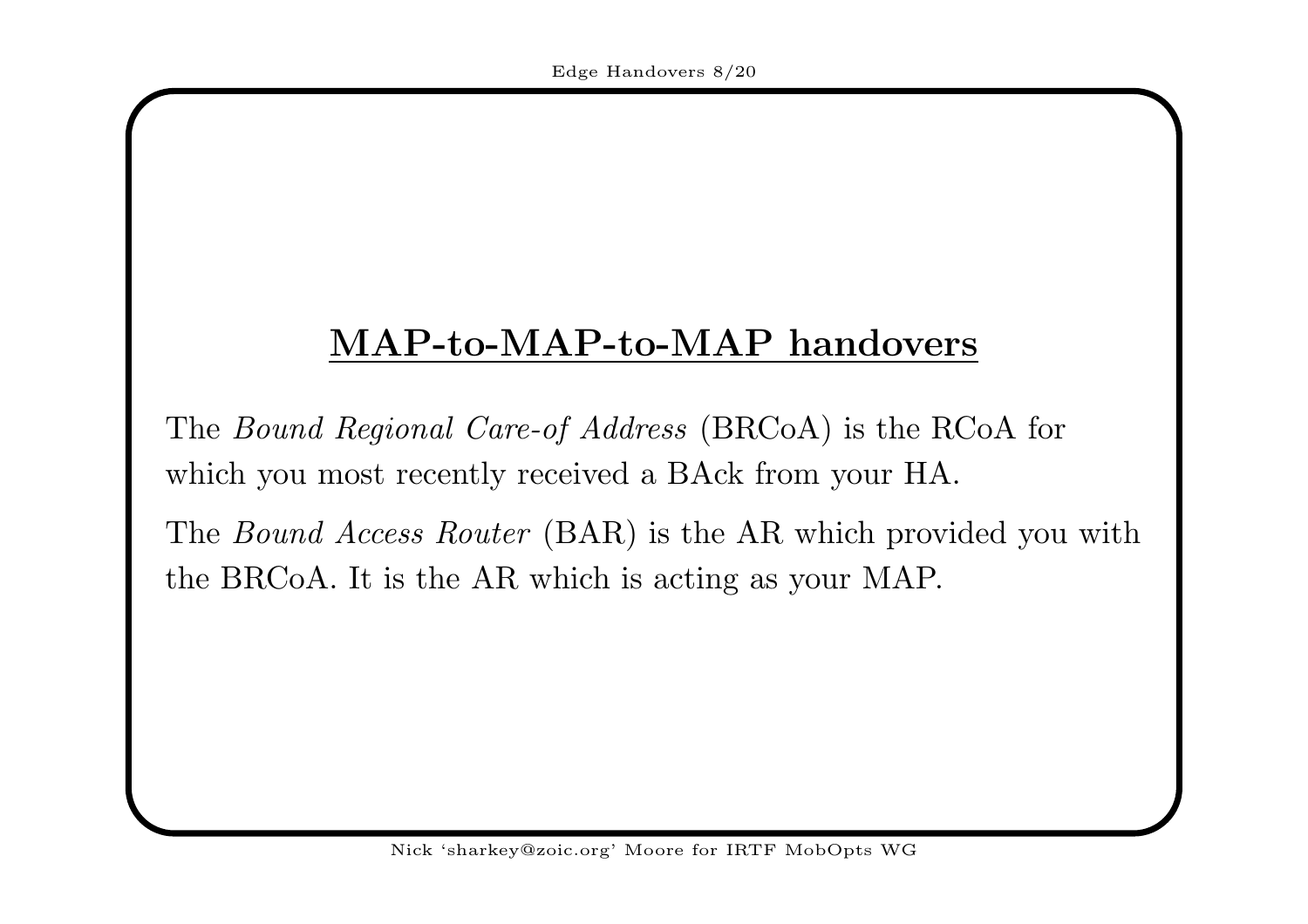



Nick 'sharkey@zoic.org' Moore for IRTF MobOpts WG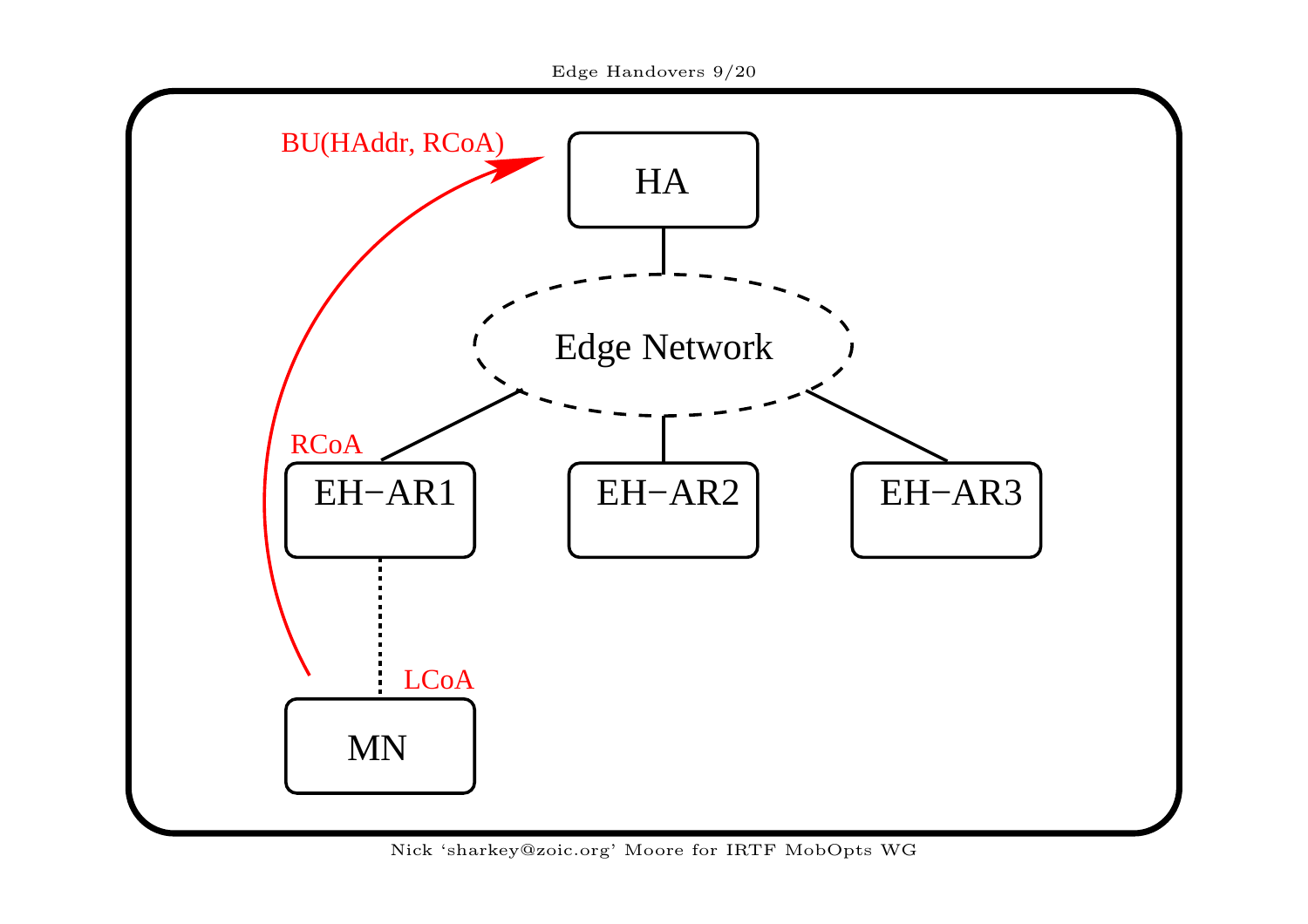

Nick 'sharkey@zoic.org' Moore for IRTF MobOpts WG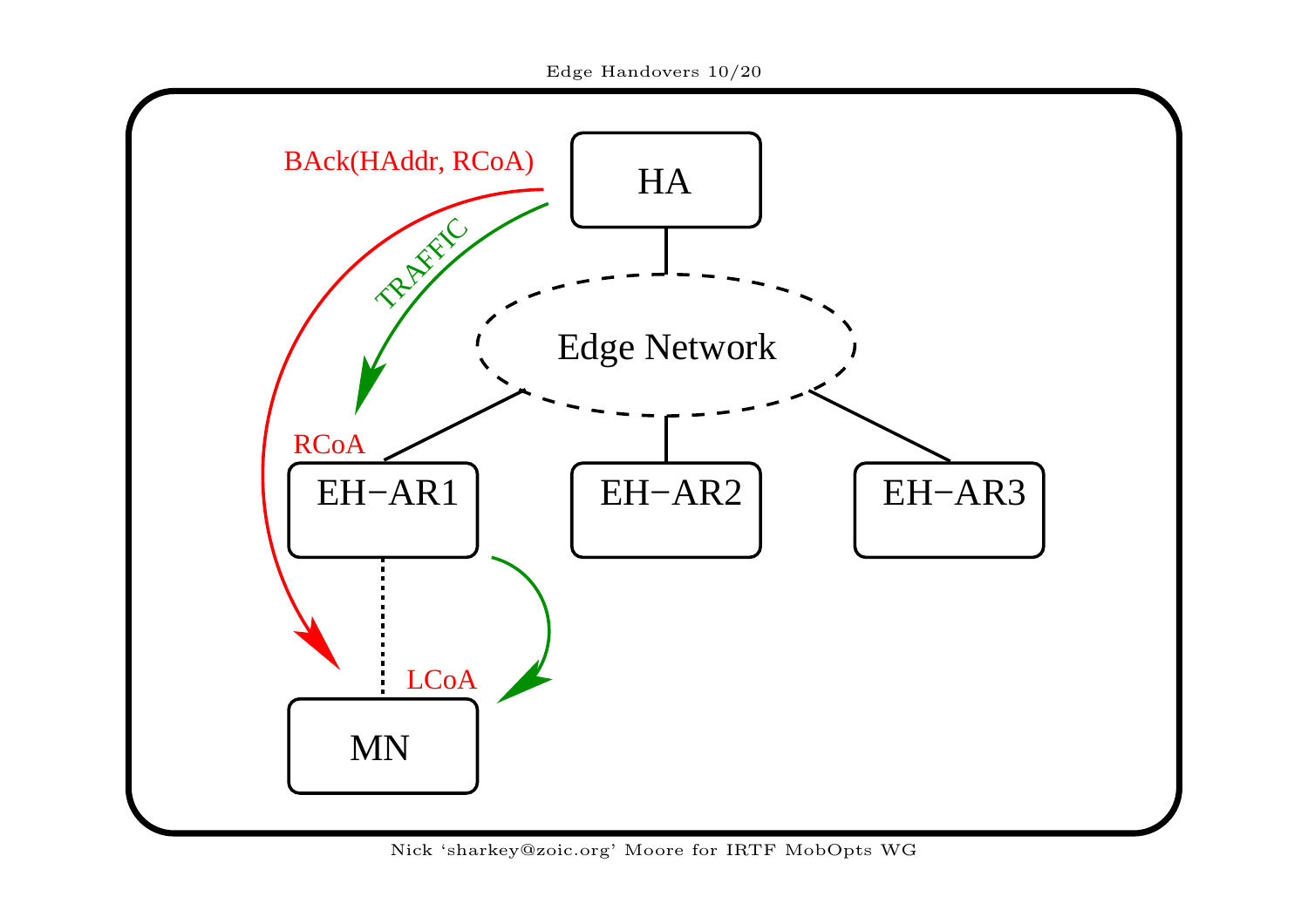

Nick 'sharkey@zoic.org' Moore for IRTF MobOpts WG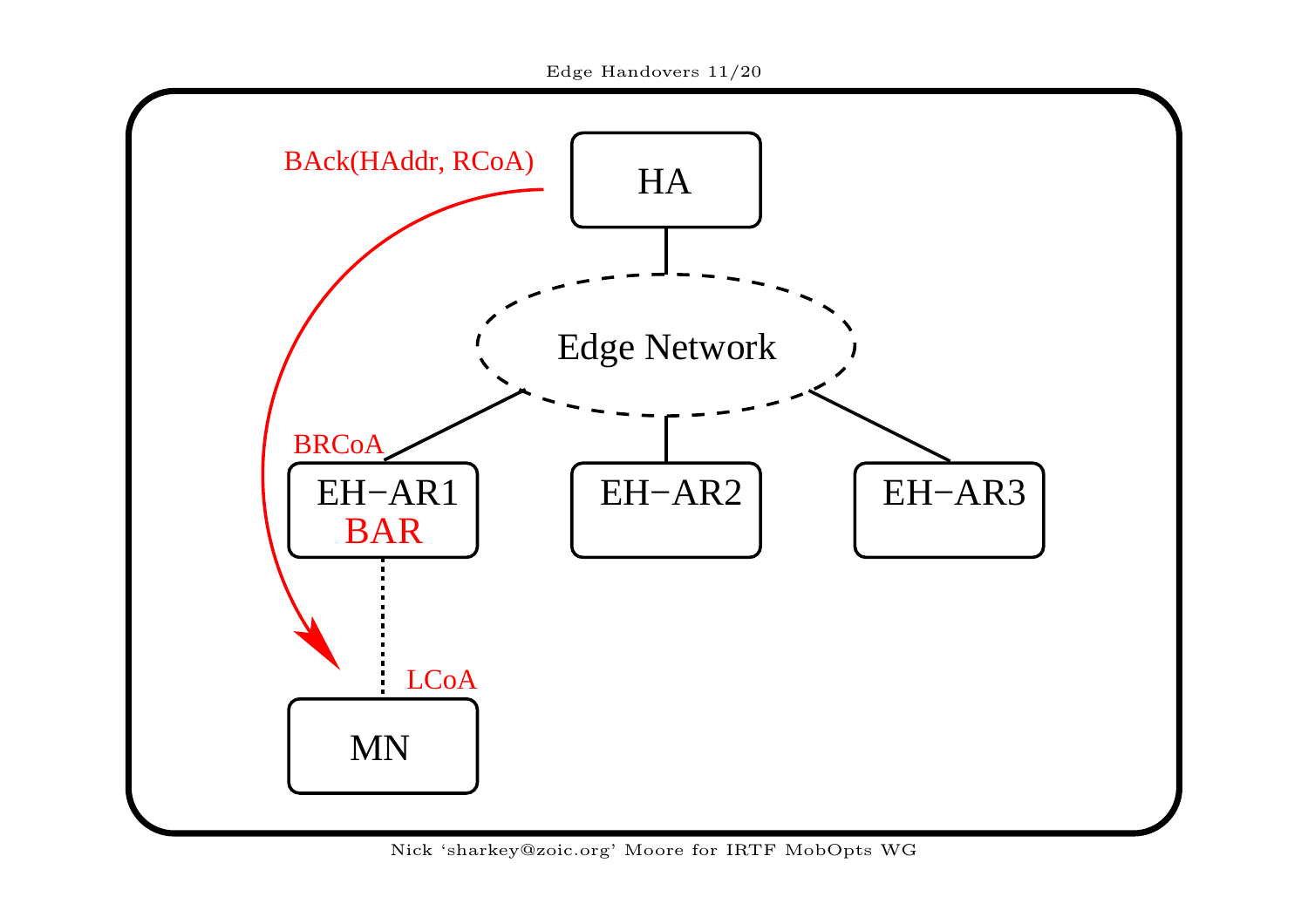

Nick 'sharkey@zoic.org' Moore for IRTF MobOpts WG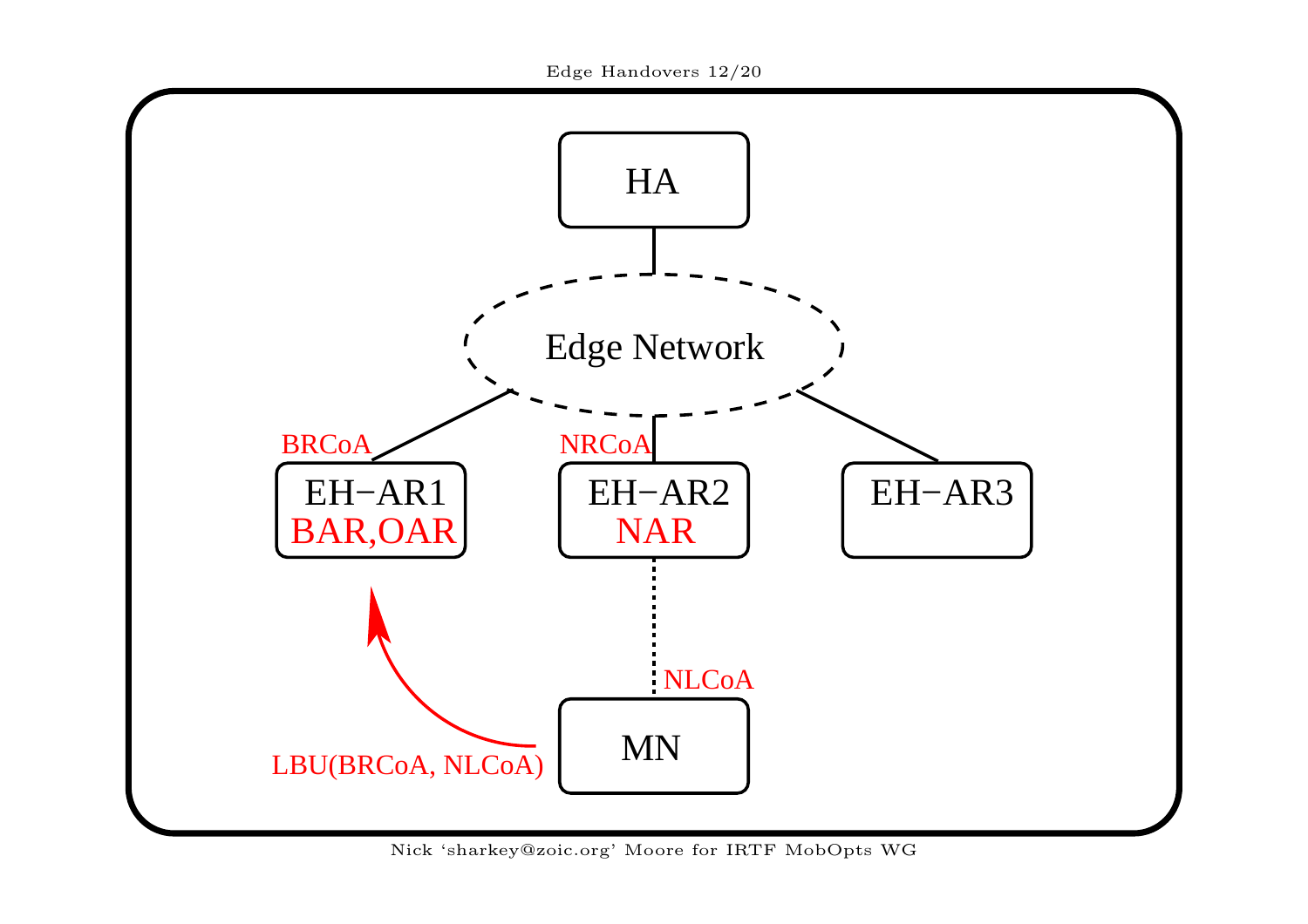

Nick 'sharkey@zoic.org' Moore for IRTF MobOpts WG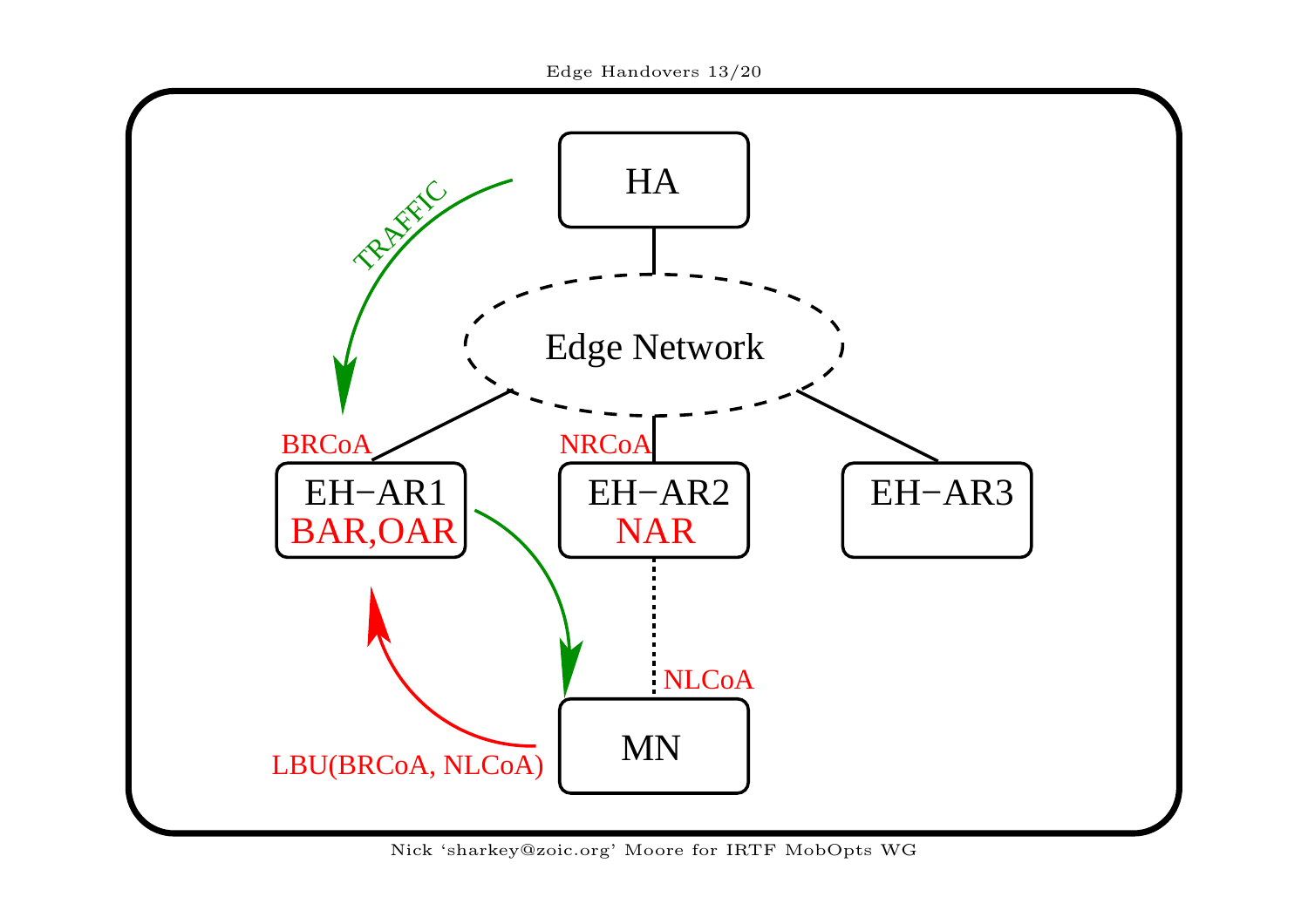

Nick 'sharkey@zoic.org' Moore for IRTF MobOpts WG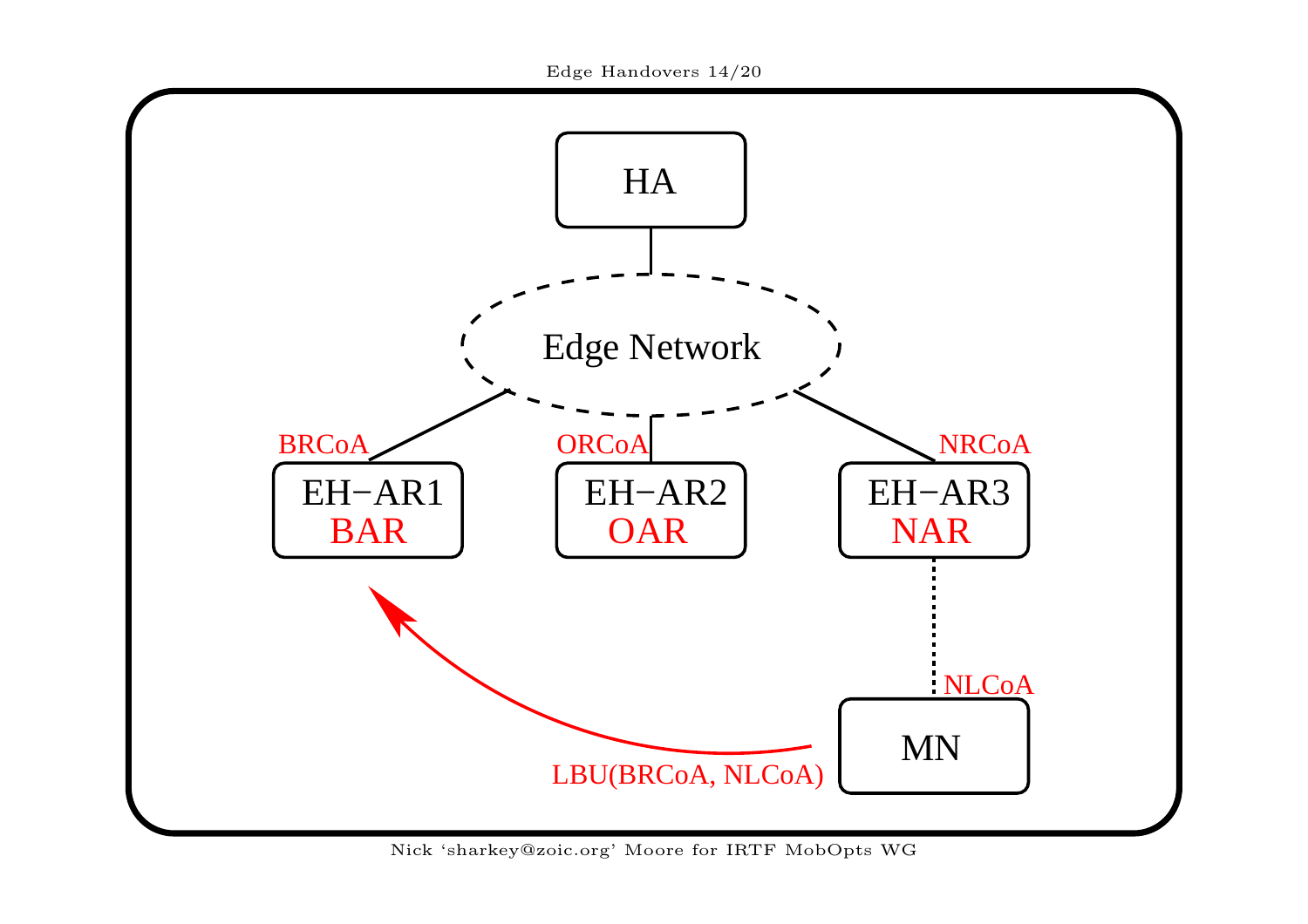

Nick 'sharkey@zoic.org' Moore for IRTF MobOpts WG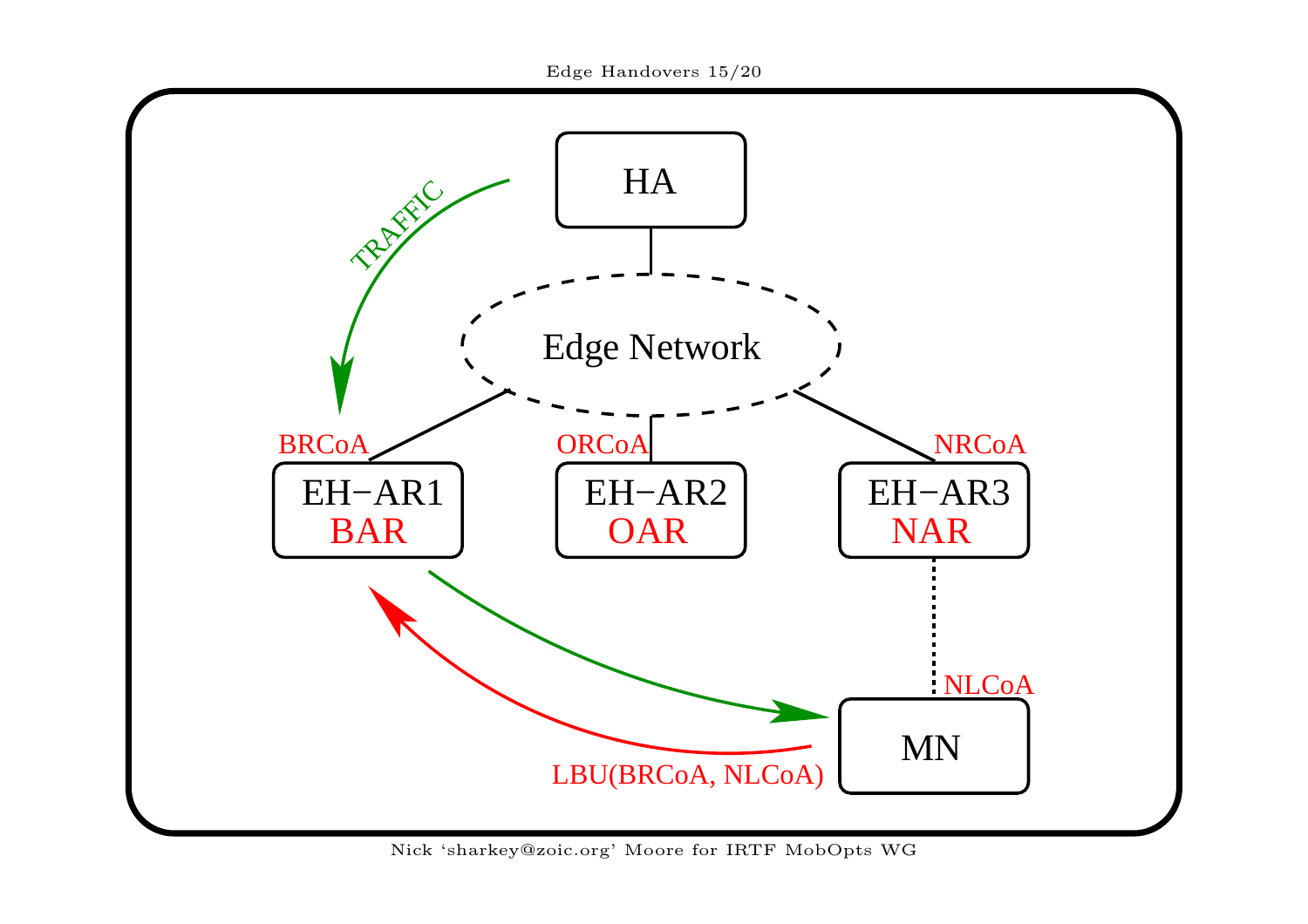

Nick 'sharkey@zoic.org' Moore for IRTF MobOpts WG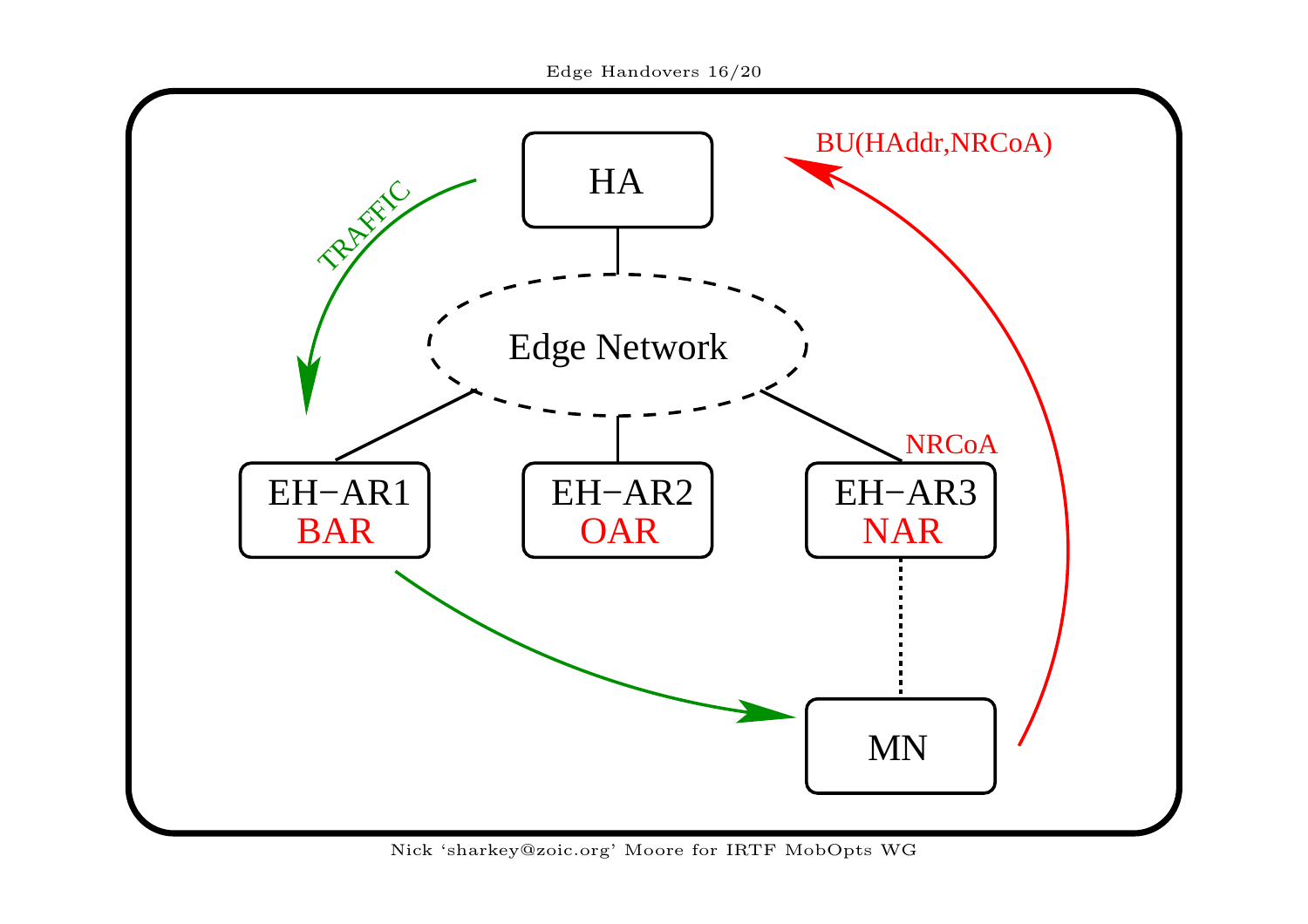

Nick 'sharkey@zoic.org' Moore for IRTF MobOpts WG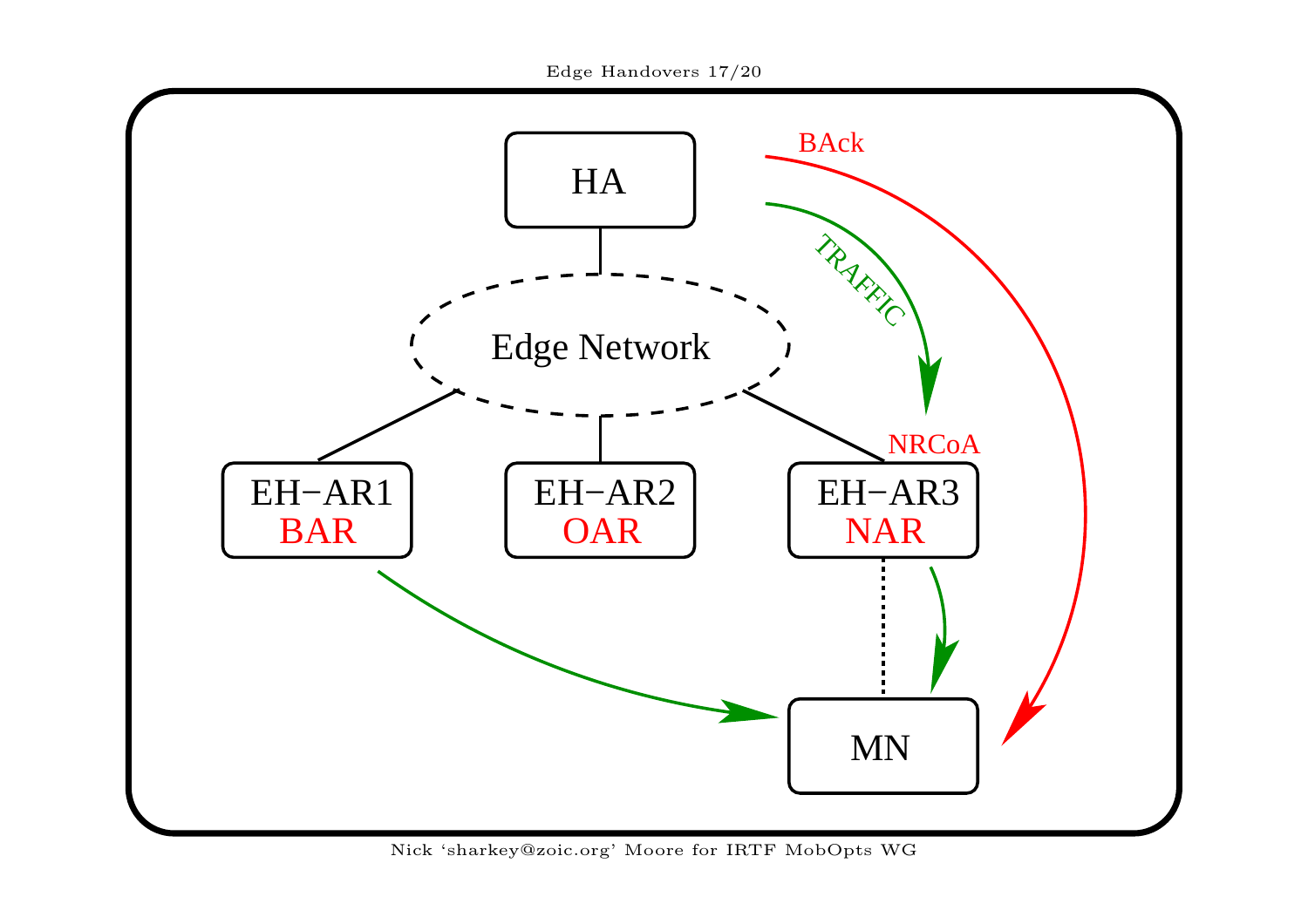

Nick 'sharkey@zoic.org' Moore for IRTF MobOpts WG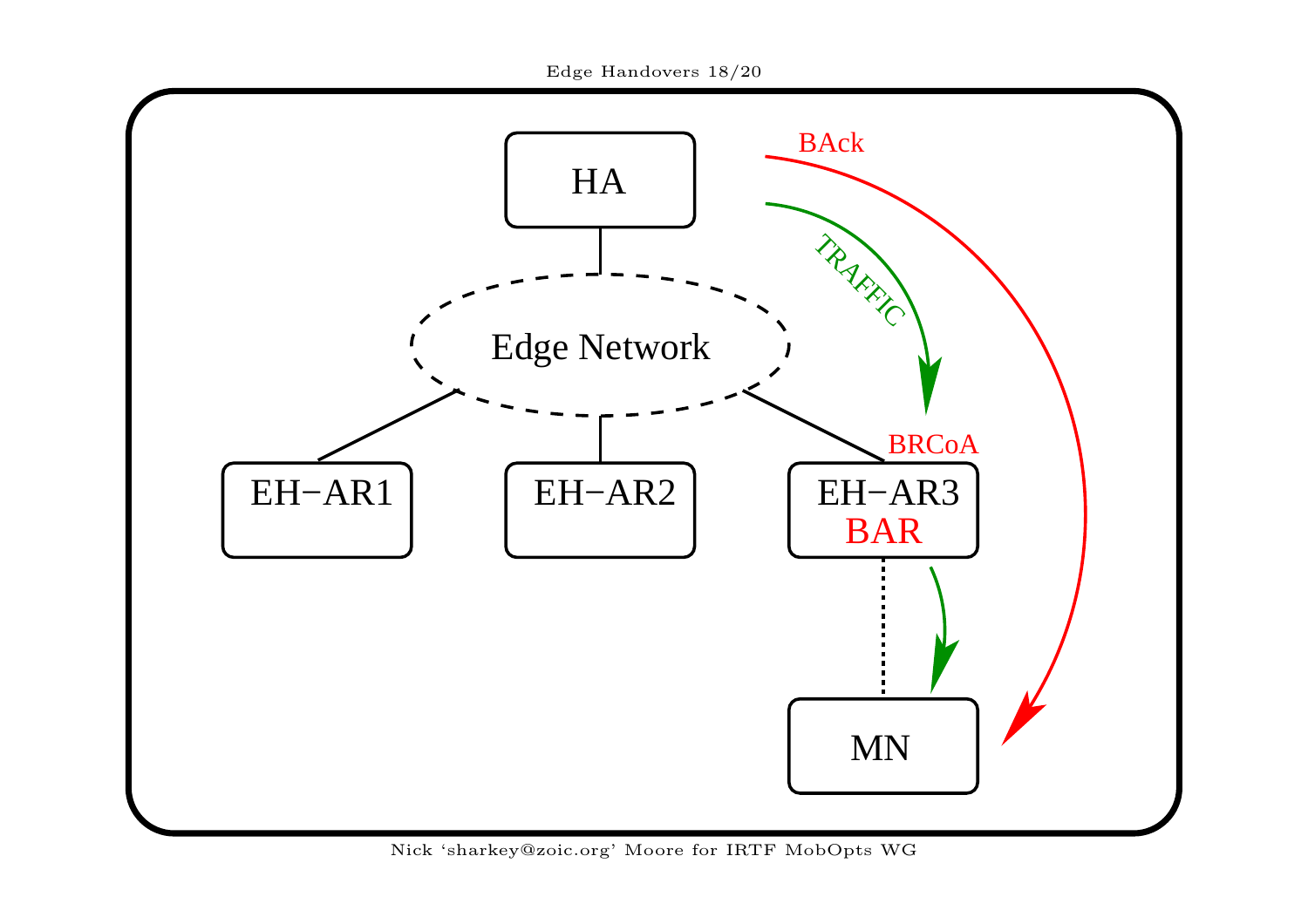# Handover Heuristic

The MN must choose when to update its Home Agent and thus change its BAR.

- as soon as the critical path of the handover is complete.
- every  $N$  handovers.
- once the MN has been on the same AR for N seconds.
- if <sup>a</sup> handover has crossed an administrative domain.
- The LBAck has taken  $> N$  routing hops.
- $\bullet$  ???

Tuning of the heurisitic is an optimization beyond the scope of the draft.